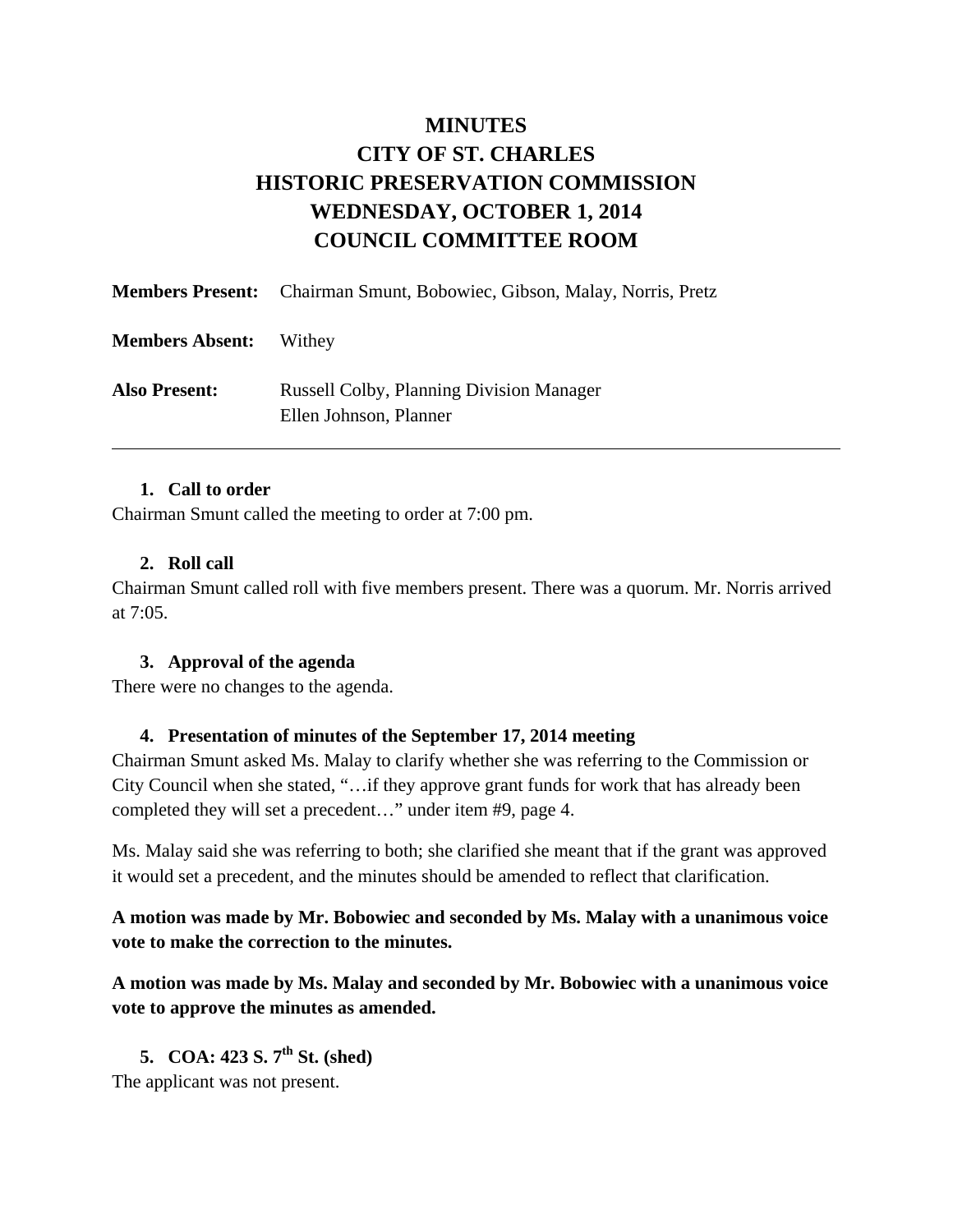# **A motion was made by Ms. Malay and seconded by Mr. Bobowiec with a unanimous voice vote to table the COA.**

# **6. Historic Sign Designation: Kevin's Auto Service, 201 S. 2nd St.**

Mr. Gibson asked whether the sign has been replaced. Owner Kevin Davis was present and stated the structure itself is 50 years old and has never been changed. The plastic sign panel has been changed about five times.

Chairman Smunt said the sign appears to meet the criteria for Historic Sign Designation.

### **A motion was made by Ms. Malay and seconded by Mr. Norris with a unanimous voice vote to recommend approval.**

# **7. Historic Sign Designation: Second Street Tavern/Old Style Sign, 221 S. 2nd St.**

Mr. Bobowiec recused himself and stated he is the property owner. Mark Hoffman, tavern operator, was also present.

Chairman Smunt stated there is enough evidence supporting the sign meets the requirements for Historic Sign Designation.

### **A motion was made by Mr. Pretz and seconded by Ms. Malay with a unanimous voice vote to recommend approval. Mr. Bobowiec abstained.**

### **8. COA: 407 Park Ave.**

Chairman Smunt stated they will address the south (rear) elevation.

Marilyn Connelly, applicant, was present. She reported they have decided not to do the roof-top deck. However, she asked for the Commission's opinion about installing a railing around the one-story roof for aesthetic purposes.

Chairman Smunt said a railing would have no functionality and is not an element typically used in Craftsman architecture.

Ms. Malay asked whether the Building Division would require the railing meet code. Mr. Colby did not believe so, since there is no door.

Commissioners agreed the railing would become a maintenance issue.

Mr. Pretz asked whether the original siding will be preserved. Ms. Connelly replied that vinyl siding will be used and siding work on the house will begin tomorrow.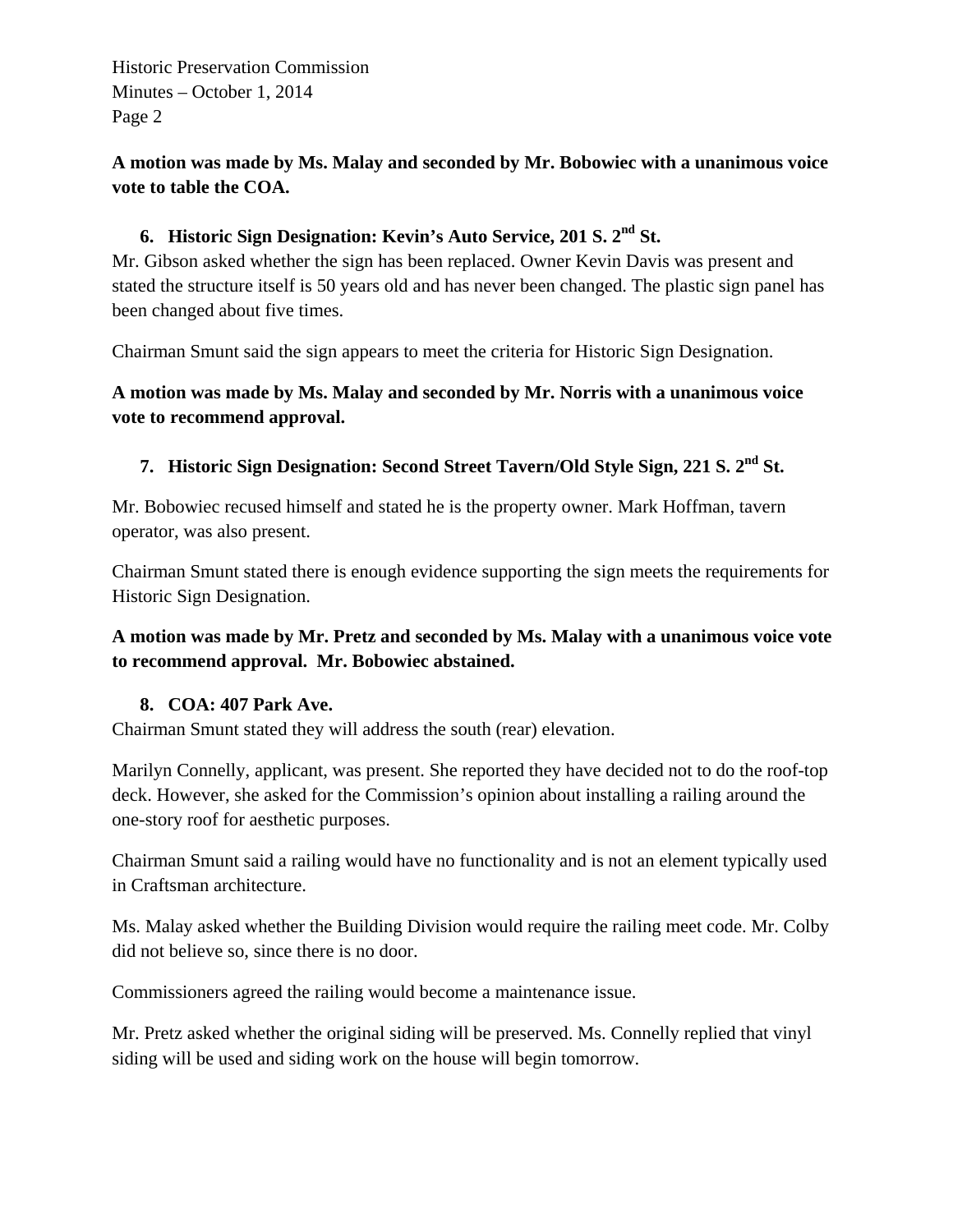Chairman Smunt asked about the siding used on the single-story addition to the west and whether it will be sided like the rest of the house. Ms. Connelly confirmed and said the existing siding will be covered. Ms. Malay suggested removing the existing siding before covering it if it is Masonite.

# **A motion was made by Ms. Malay and seconded by Mr. Bobowiec with a unanimous voice vote to approve the COA for the south (rear) elevation.**

Ms. Connelly reported she has chosen a Craftsman style door with three lights and dentils, as suggested by the Commission.

Mr. Pretz stated the original siding that is now exposed changes the look of the house in a positive way.

**9. Discussion regarding Landmark Nomination for Camp Kane & Jones Law Office**  Ms. Malay reported at the dedication event last Saturday, Alderman Stellato expressed support for landmarking both the site and the building. She has filled out the nomination form.

Mr. Pretz said he believes the lawyer's name was Stevens S. Jones, not Steven S. Jones. Ms. Malay said she would look into that to confirm.

Mr. Colby explained the process: if the Commission finds the nomination acceptable, the City will sign the application as property owner and the public hearing will be scheduled. He suggested doing only one landmark nomination for the site itself and describing the site and the building separately. The site could include the woods up to the Public Works facility. The legal description from the Farnsworth Mansion special use application must be altered to at least remove the eastern portion that is now part of the Public Works facility. A Section line can form the north boundary of the site, approximately where the wooded area ends.

Ms. Malay said landmarking will make the site eligible for grants in the future.

The Commission discussed signage and that one landmark sign should be at the Law Office and one near the Camp Kane monument. Ms. Malay reported that an anonymous donor is donating the History in Plain View signage for the Law Office and Camp Kane.

# **10. Additional Business**

**Jones Law Office:** Ms. Malay said she received positive feedback for the dedication event. She will meet with Peter Suhr tomorrow about necessary repairs to the Law Office. She has obtained donated painting services and is working on donated roofing services.

Ms. Malay asked Commissioners for their thoughts on an issue with the structure. There is potential for water damage to the bottom of the building due to the fact that the concrete pad is larger than the building and the rear grade. The siding comes down to the concrete. Mr.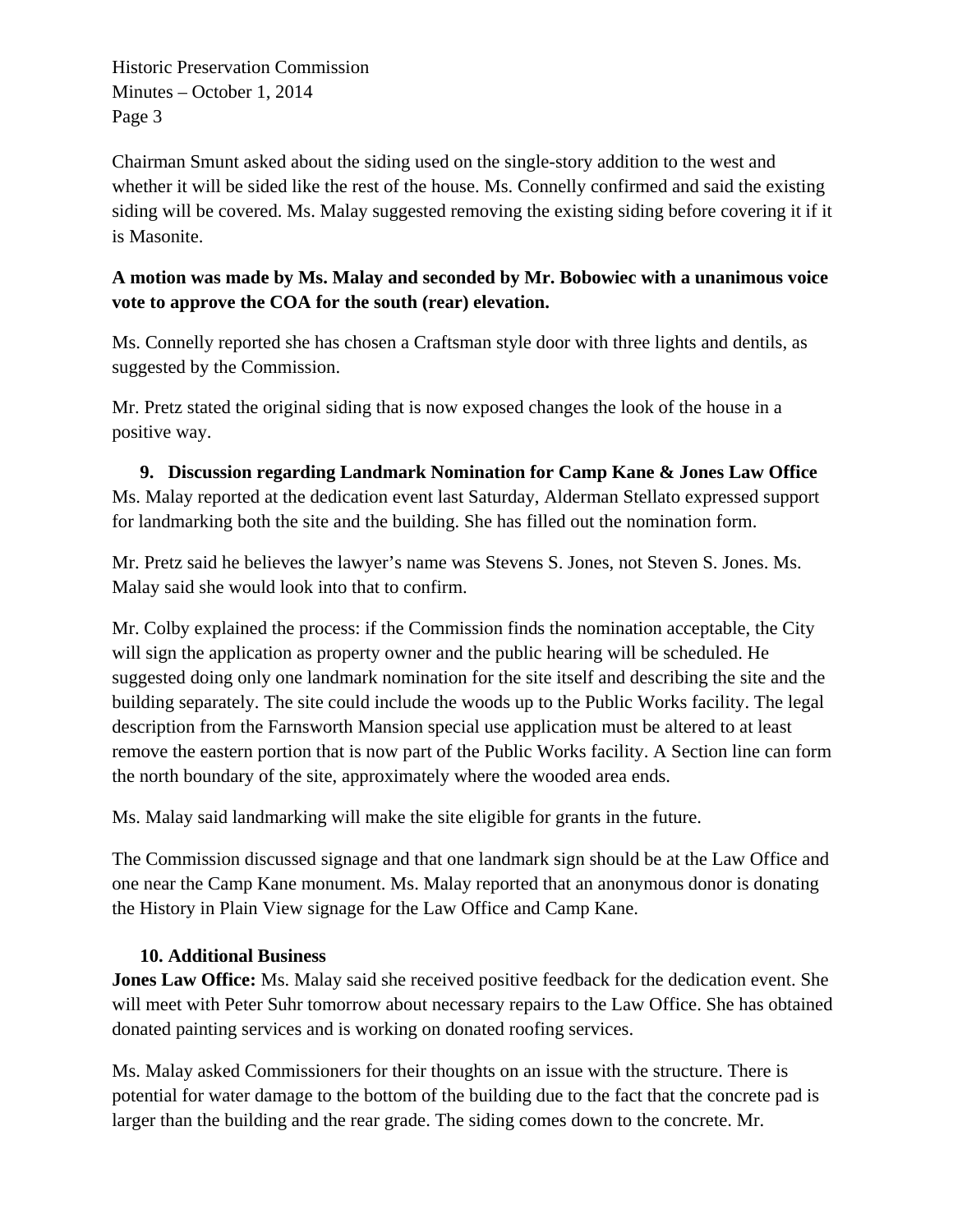Bobowiec made a suggestion to replace the bottom two boards with fiber cement. Chairman Smunt suggested a fiber cement skirt board instead, with a drip cap. He said skirt boards were typical of wood frame buildings, although they do not have evidence the Law Office ever had that feature. Mr. Pretz said it would protect the building and Commissioners agreed it would be acceptable.

Ms. Malay will talk to Peter Suhr about re-grading near the rear of the building.

Commissioners discussed the original location of the Law Office.

**Discussion regarding Mobile Tour App:** Mr. Colby said the Commission should prepare an outline for the project to provide with the budget proposal. He said the Commission may need to propose taking some funds out of the Façade Grant program to make up for the budget request.

The Commission discussed proposing the app only for the Commission at this point to ensure the proposal will be ready for the upcoming budget process. Other organizations can join later on.

Mr. Gibson said the cost if the Commission chooses the mobile app and inputs the content would be \$200 per month for the lite version and \$400 per month for the pro version. The budget request would be for one year. The one year period would be a proof-of-concept.

Chairman Smunt suggested exploring the native app option down the road when more funding from multiple sources is available and more organizations become involved.

Mr. Bobowiec brought up GoDaddy web hosting which allows the user to convert websites to a mobile site for very little money. He questioned whether the value of the On Cell service is worth the cost. Mr. Gibson said the differences between a GoDaddy site and On Cell's TourSphere offering are the widgets provided, tech support, the fact that the company is responsive to changes in technology and software, the templates, and the phone number component of the app. Commissioners discussed the pros and cons of TourSphere and GoDaddy.

Commissioner talked about the scope of content for the app. They decided that only City landmarks and historic districts should be included at this point. Content can later be expanded.

Mr. Gibson said he would put together the proposal with a description of the app, scope, cost, and potential for growth. He will also be able to create a prototype to show City Council.

Mr. Bobowiec brought up marketing of the app and whether that should be built into the budget. The Commission decided not to include advertising in the budget proposal. Mr. Bobowiec suggested cardboard table tents for hotels to promote the app. Commissioners also discussed small freestanding signs in front of each landmark.

Mr. Gibson said he will prepare the information for the next meeting.